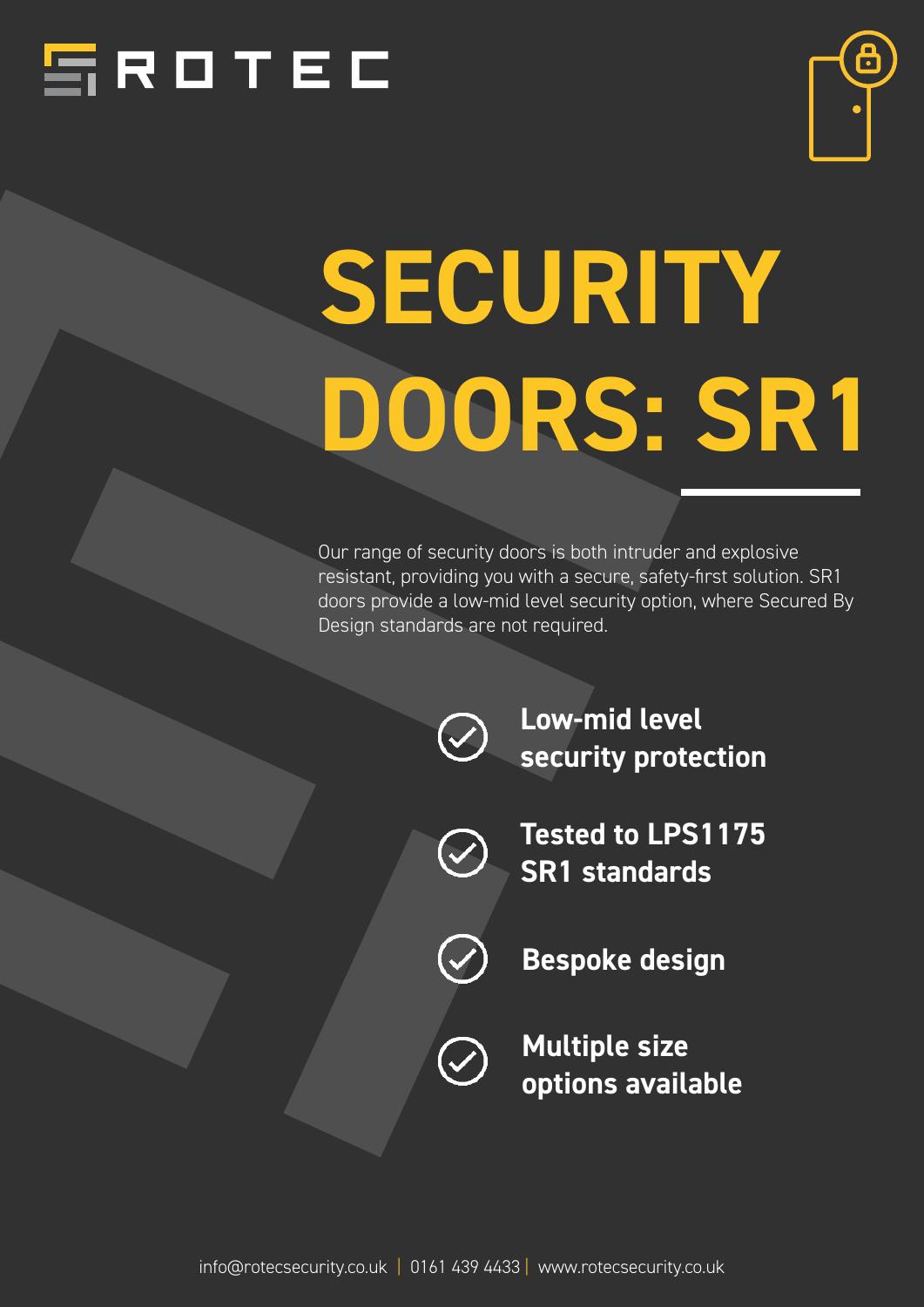*Please note: all information in this data sheet is to be used as a guide only. Multiple configurations and hardware options available. Please enquire for a bespoke quotation.*

# Opening Configurations

Outward Opening only.

#### Sizes

All measurements are in millimetres (mm).

|                    | <b>Min Width</b> | Max. Width | Min. Height    | <b>Max Height</b> |
|--------------------|------------------|------------|----------------|-------------------|
| <b>Single Door</b> | 600              | 440        | $^{\prime}800$ | 2440              |
| <b>Double Door</b> | 100              | 2800       | 800            | 2440              |

|                    | Min. Size | Max. Size |
|--------------------|-----------|-----------|
| <b>Side Panels</b> | n/a       | n/a       |
| Over Panels        |           |           |

## Door Leaf

- Door Leaf material: 1.5mm Zintec Steel
- 45mm thick door leaf with astragal lip to closing edge
- Rockwool Infill
- Estimated 35db acoustic rating

# Weight

Frame: 15kg Leaf: 70kg

# Hardware available

Fitted with sashlock and lever handles with europrofile cylinder as standard. Emergency and panic escape hardware (by Exidor) also available. Access control by Surelock Stirling.

#### Finishes

Polyester Powder Coated from standard colour range, non-standard colours are available at request. You can find our *[RAL colour chart here.](https://www.rotecsecurity.co.uk/wp-content/uploads/2021/11/RAL-Colour-Chart.pdf)*